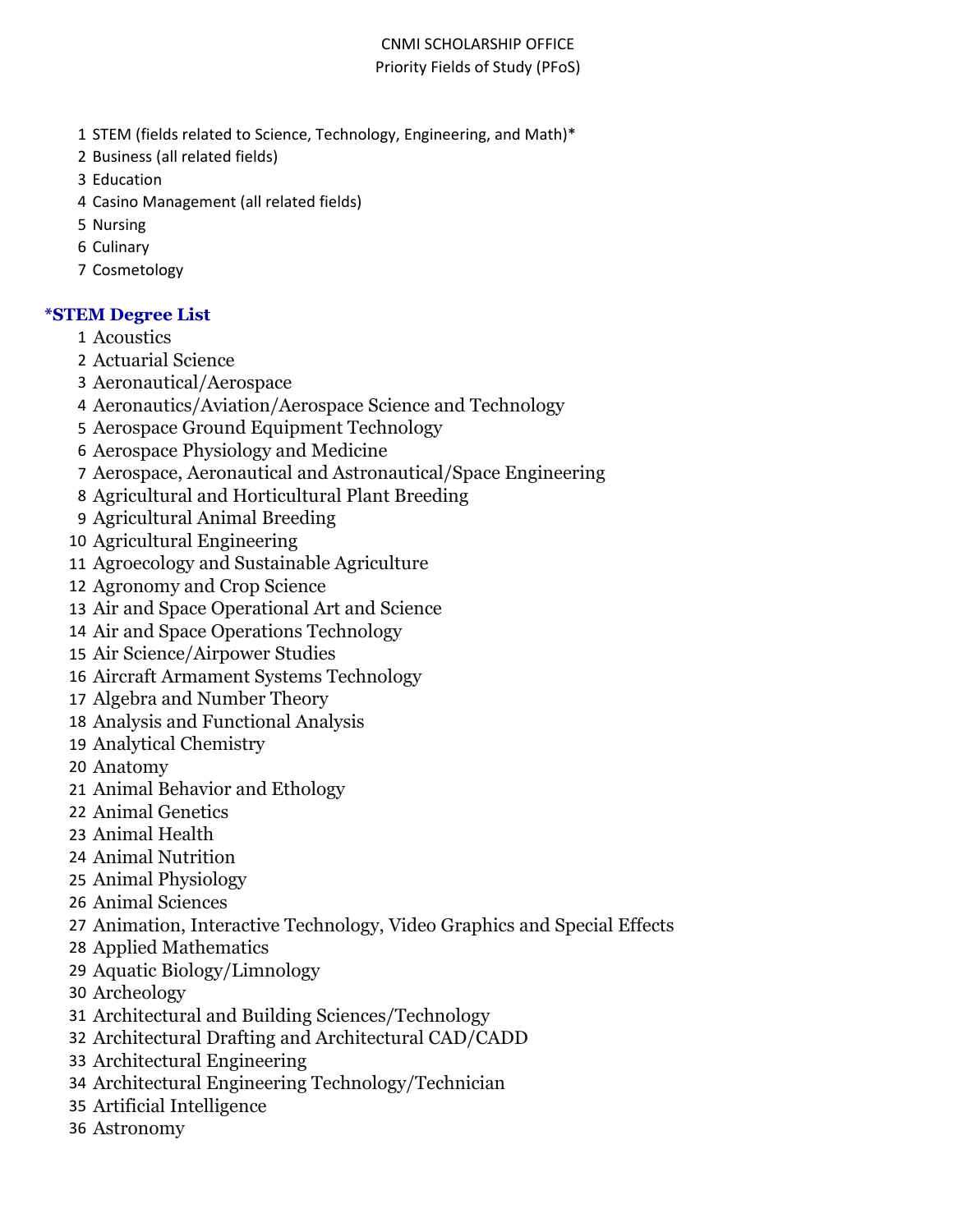- Astronomy and Astrophysics
- Astrophysics
- Atmospheric Chemistry and Climatology
- Atmospheric Physics and Dynamics
- Atmospheric Sciences and Meteorology
- Atomic/Molecular Physics
- Automation Engineer Technology/Technician
- Automotive Engineering Technology/Technician
- Behavioral Sciences
- Biochemical Engineering
- Biochemistry and Molecular Biology
- Biochemistry, Biophysics and Molecular Biology
- Bioengineering and Biomedical Engineering
- Bioinformatics
- Biological and Biomedical Sciences
- Biological and Physical Sciences
- Biological/Biosystems Engineering
- Biology Technician/Biotechnology Laboratory Technician
- Biology/Biological Sciences
- Biomathematics, Bioinformatics, and Computational Biology
- Biomedical Sciences/ Biochemistry
- Biomedical Technology/Technician
- Biometry/Biometrics/ Biostatistics
- Biophysics
- Biopsychology
- Biotechnology
- Botany/Plant Biology
- Business Statistics
- CAD/CADD Drafting and/or Design Technology/Technician
- Cardiovascular Science
- Cell Biology and Anatomy
- Cell Physiology
- Cell/Cellular and Molecular Biology
- Cell/Cellular Biology and Anatomical Sciences
- Cell/Cellular Biology and Histology
- Ceramic Sciences and Engineering
- Chemical and Biomolecular Engineering
- Chemical Engineering
- Chemical Engineering Technology/Technician
- Chemical Physics
- Chemical Process Technology
- Chemical Technology/Technician
- Chemistry
- Civil Drafting and Civil Engineering CAD/CADD
- Civil Engineering
- Civil Engineering Technology/Technician
- Clinical and Industrial Drug Development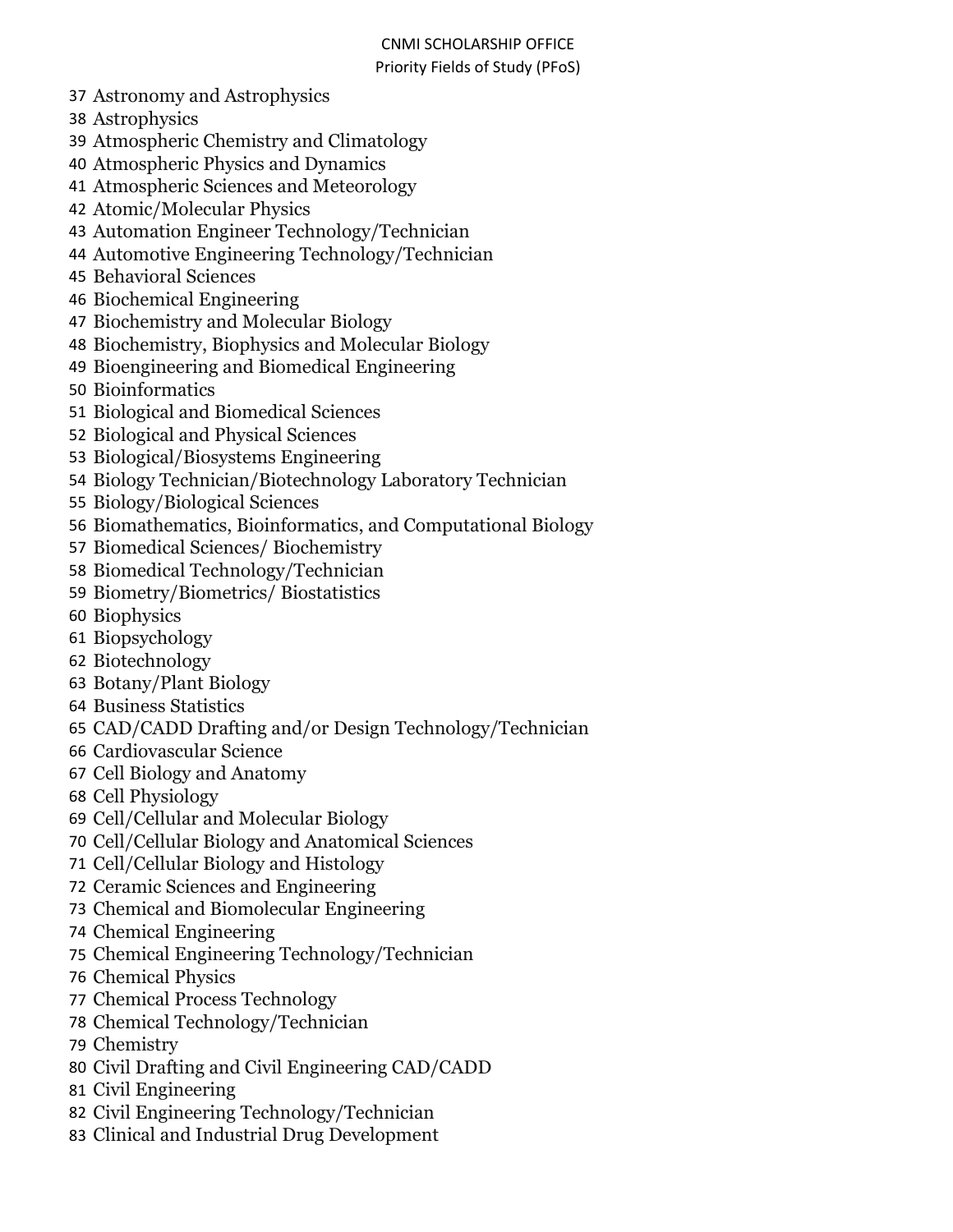## CNMI SCHOLARSHIP OFFICE

## Priority Fields of Study (PFoS)

- Clinical Laboratory Science/Medical Technology/Technologist
- Cognitive Psychology and Psycholinguistics
- Cognitive Science
- Combat Systems Engineering
- Command & Control (C3, C4I) Systems and Operations
- Comparative Psychology
- Computational and Applied Mathematics27 270305 Financial Mathematics
- Computational Biology
- Computational Mathematics
- Computational Science
- Computer and Information Sciences
- Computer and Information Systems Security/Information Assurance
- Computer Engineering
- Computer Engineering Technologies/Technicians
- Computer Engineering Technology/Technician
- Computer Graphics
- Computer Hardware Engineering
- Computer Hardware Technology/Technician
- Computer Programming
- Computer Programming, Specific Applications
- Computer Programming, Vendor/Product Certification
- Computer Programming/Programmer
- Computer Science
- Computer Software and Media Applications
- Computer Software Engineering
- Computer Software Technology/Technician
- Computer Systems Analysis/Analyst
- Computer Systems Networking and Telecommunications
- Computer Technology/Computer Systems Technology
- Computer/Information Technology Services Administration and Management
- Condensed Matter and Materials Physics
- Conservation Biology
- Construction Engineering
- Construction Engineering Technology/Technician
- Cyber/Computer Forensics and Counterterrorism
- Cyber/Electronic Operations and Warfare
- Cytotechnology/Cytotechnologist
- Dairy Science
- Data Modeling/Warehousing and Database Administration
- Data Processing and Data Processing Technology/Technician
- Developmental and Child Psychology
- Developmental Biology and Embryology
- Digital Communication and Media/Multimedia
- Directed Energy Systems
- Drafting and Design Technology/Technician
- Drafting/Design Engineering Technologies/Technicians
- Ecology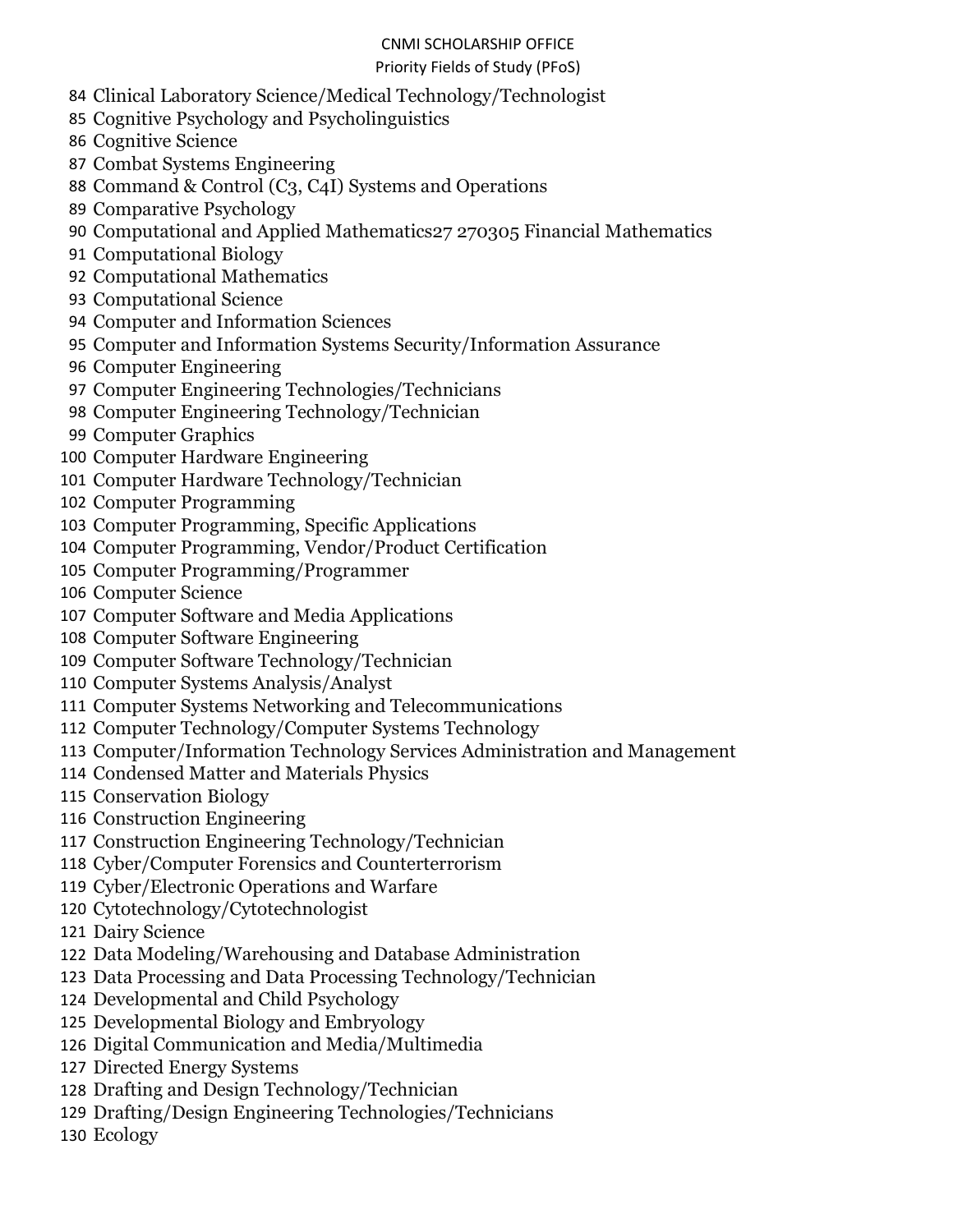## CNMI SCHOLARSHIP OFFICE

#### Priority Fields of Study (PFoS)

- Ecology and Evolutionary Biology
- Ecology, Evolution, Systematics and Population Biology
- Econometrics and Quantitative Economics
- Educational Evaluation and Research
- Educational Statistics and Research Methods
- Educational/Instructional Technology
- Electrical and Electronic Engineering Technologies/Technicians
- Electrical and Electronics Engineering
- Electrical, Electronics and Communications Engineering
- Electrical/Electronics Drafting and Electrical/Electronics CAD/CADD
- Electromechanical and Instrumentation and Maintenance Technologies/Technicians
- Electromechanical Engineering
- Electromechanical Technology/Electromechanical Engineering
- Elementary Particle Physics
- Endocrinology
- Energy Management and Systems Technology/Technician
- Engineering
- Engineering Acoustics
- Engineering Chemistry
- Engineering Design
- Engineering Mechanics
- Engineering Physics/Applied Physics
- Engineering Science Environmental/Environmental Health Engineering
- Engineering Technologies and Engineering-Related Fields
- Engineering Technology
- Engineering/Industrial Management
- Engineering-Related Fields
- Entomology
- Environmental Biology
- Environmental Chemistry
- Environmental Control Technologies/Technicians
- Environmental Engineering Technology/Environmental Technology
- Environmental Health
- Environmental Science
- Environmental Studies
- Environmental Toxicology
- Epidemiology
- Evolutionary Biology
- Exercise Physiology
- Experimental Psychology
- Explosive Ordinance/Bomb Disposal
- Food Science
- Food Science and Technology
- Food Technology and Processing
- Forensic Chemistry
- Forensic Science and Technology
- Forest Engineering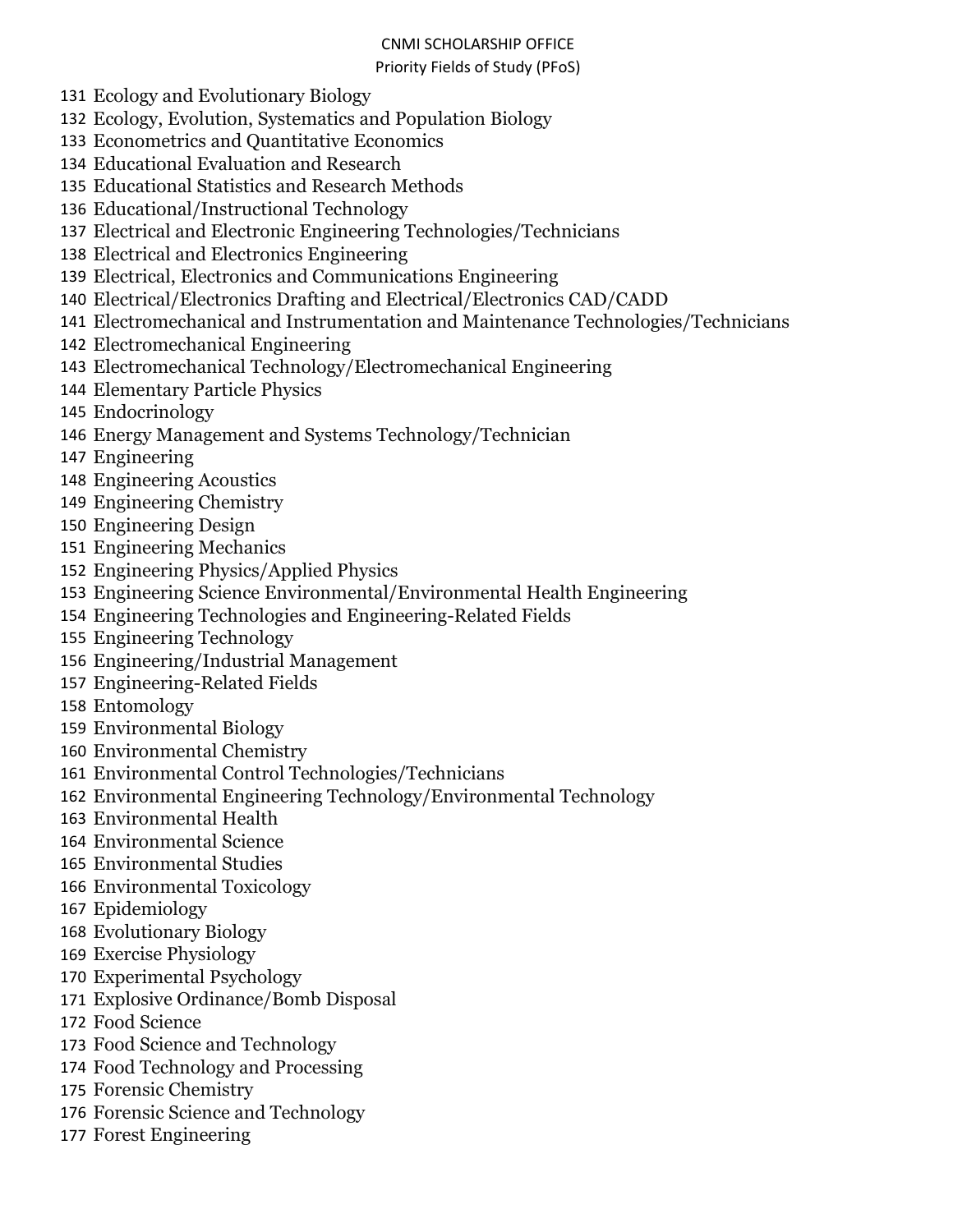- Forest Sciences and Biology
- Genetics
- Genome Sciences/Genomics
- Geochemistry
- Geochemistry and Petrology
- Geographic Information Science and Cartography
- Geological and Earth Sciences/Geosciences
- Geological/Geophysical Engineering
- Geology/Earth Science
- Geometry/Geometric Analysis
- Geophysics and Seismology
- Geotechnical and Geoenvironmental Engineering
- Hazardous Materials Information Systems Technology/Technician
- Hazardous Materials Management and Waste Technology/Technician
- Health/Medical Physics
- Heating, Ventilation, Air Conditioning and Refrigeration Engineering
- Horticultural Science
- Human Biology
- Human Computer Interaction
- Human/Medical Genetics
- Hydraulics and Fluid Power Technology/Technician
- Hydrology and Water Resources Science
- Immunology
- Industrial and Physical Pharmacy and Cosmetic Sciences51
- Industrial Engineering
- Industrial Production Technologies/Technicians
- Industrial Radiologic Technology/Technician
- Industrial Safety Technology/Technician
- Industrial Technology/Technician
- Informatics
- Information Operations/Joint Information Operations
- Information Science/Studies
- Information Technology
- Information Technology Project Management11 111006 Computer Support Specialist
- Information/Psychological Warfare and Military Media Relations
- Inorganic Chemistry
- Instrumentation Technology/Technician
- Intelligence
- Intelligence, Command Control and Information Operations
- Joint Command/Task Force (C3, C4I) Systems
- Laser and Optical Engineering
- Laser and Optical Technology/Technician
- Livestock Management
- Low-Observables and Stealth Technology
- Management Science
- Management Science and Quantitative Methods
- Manufacturing Engineering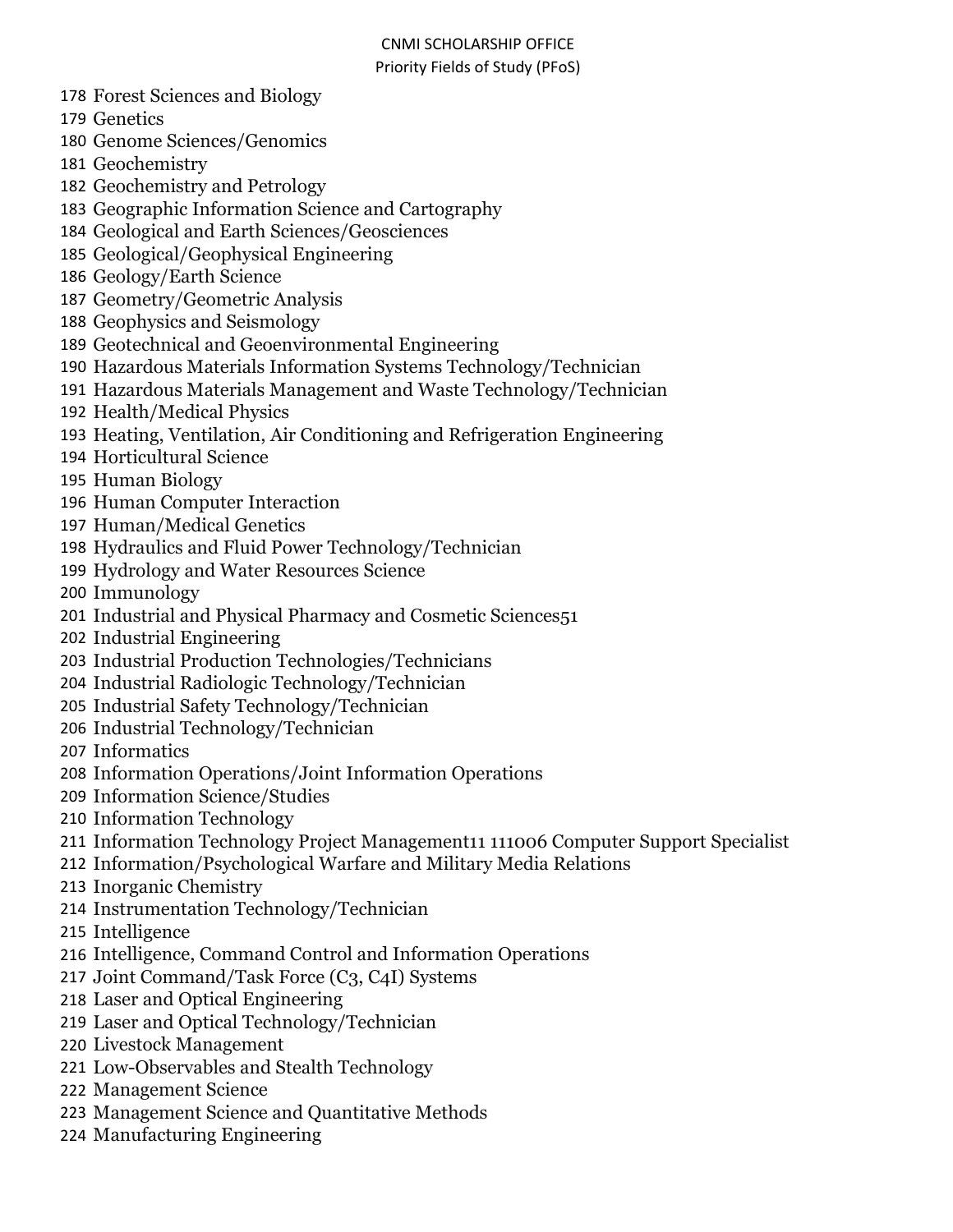- Manufacturing Engineering Technology/Technician
- Marine Biology and Biological Oceanography
- Marine Sciences
- Materials Chemistry
- Materials Engineering
- Materials Sciences
- Mathematical Biology
- Mathematical Statistics and Probability
- Mathematics
- Mathematics and Computer Science
- Mathematics and Statistics
- Mechanical Drafting and Mechanical Drafting CAD/CADD
- Mechanical Engineering
- Mechanical Engineering Related Technologies/Technicians
- Mechanical Engineering/Mechanical Technology/Technician
- Mechatronics, Robotics, and Automation Engineering
- Medical Informatics
- Medical Microbiology and Bacteriology
- Medical Scientist
- Medicinal and Pharmaceutical Chemistry
- Metallurgical Engineering
- Metallurgical Technology/Technician
- Meteorology
- Microbial and Eukaryotic Genetics
- Microbiological Sciences and Immunology
- Microbiology
- Microbiology and Immunology
- Military Applied Sciences
- Military Information Systems Technology
- Military Systems and Maintenance Technology
- Military Technologies and Applied Sciences
- Mining and Mineral Engineering
- Mining and Petroleum Technologies/Technicians
- Mining Technology/Technician
- Missile and Space Systems Technology
- Modeling, Virtual Environments and Simulation
- Molecular Biochemistry
- Molecular Biology
- Molecular Biophysics
- Molecular Genetics
- Molecular Medicine
- Molecular Pharmacology
- Molecular Physiology
- Molecular Toxicology
- Munitions Systems/Ordinance Technology
- Mycology
- Nanotechnology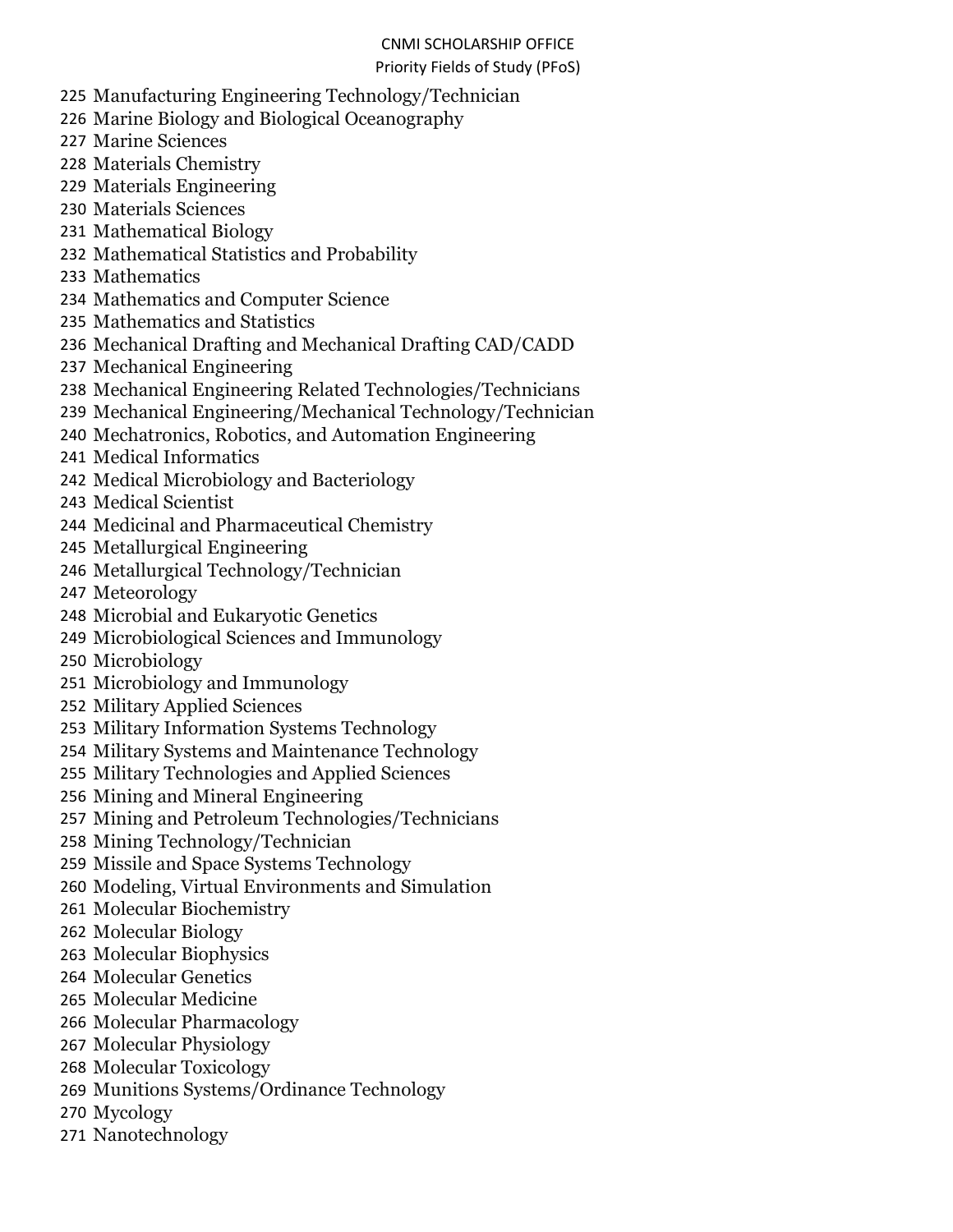- Natural Products Chemistry and Pharmacognosy
- Natural Resources Conservation and Research
- Natural Resources/Conservation
- Natural Sciences
- Naval Architecture and Marine Engineering
- Naval Science and Operational Studies
- Network and System Administration/Administrator
- Neuroanatomy
- Neurobiology and Anatomy
- Neurobiology and Behavior
- Neurobiology and Neurosciences
- Neuropharmacology
- Neuroscience
- Nuclear and Industrial Radiologic Technologies/Technicians
- Nuclear Engineering
- Nuclear Engineering Technology/Technician
- Nuclear Physics
- Nuclear/Nuclear Power Technology/Technician
- Nutrition Sciences
- Occupational Safety and Health Technology/Technician
- Ocean Engineering
- Oceanography, Chemical and Physical
- Oncology and Cancer Biology
- Operational Oceanography
- Operations Research
- Optics/Optical Sciences
- Organic Chemistry
- Packaging Science
- Paleontology
- Paper Science and Engineering
- Parasitology
- Pathology/Experimental Pathology
- Personality Psychology
- Petroleum Engineering
- Petroleum Technology/Technician
- Pharmaceutical Sciences
- Pharmaceutics and Drug Design
- Pharmacoeconomics/Pharmaceutical Economics
- Pharmacology
- Pharmacology and Toxicology
- Photobiology
- Physical Chemistry
- Physical Science Technologies/Technicians
- Physical Sciences
- Physics
- Physiological Psychology/Psychobiology
- Physiology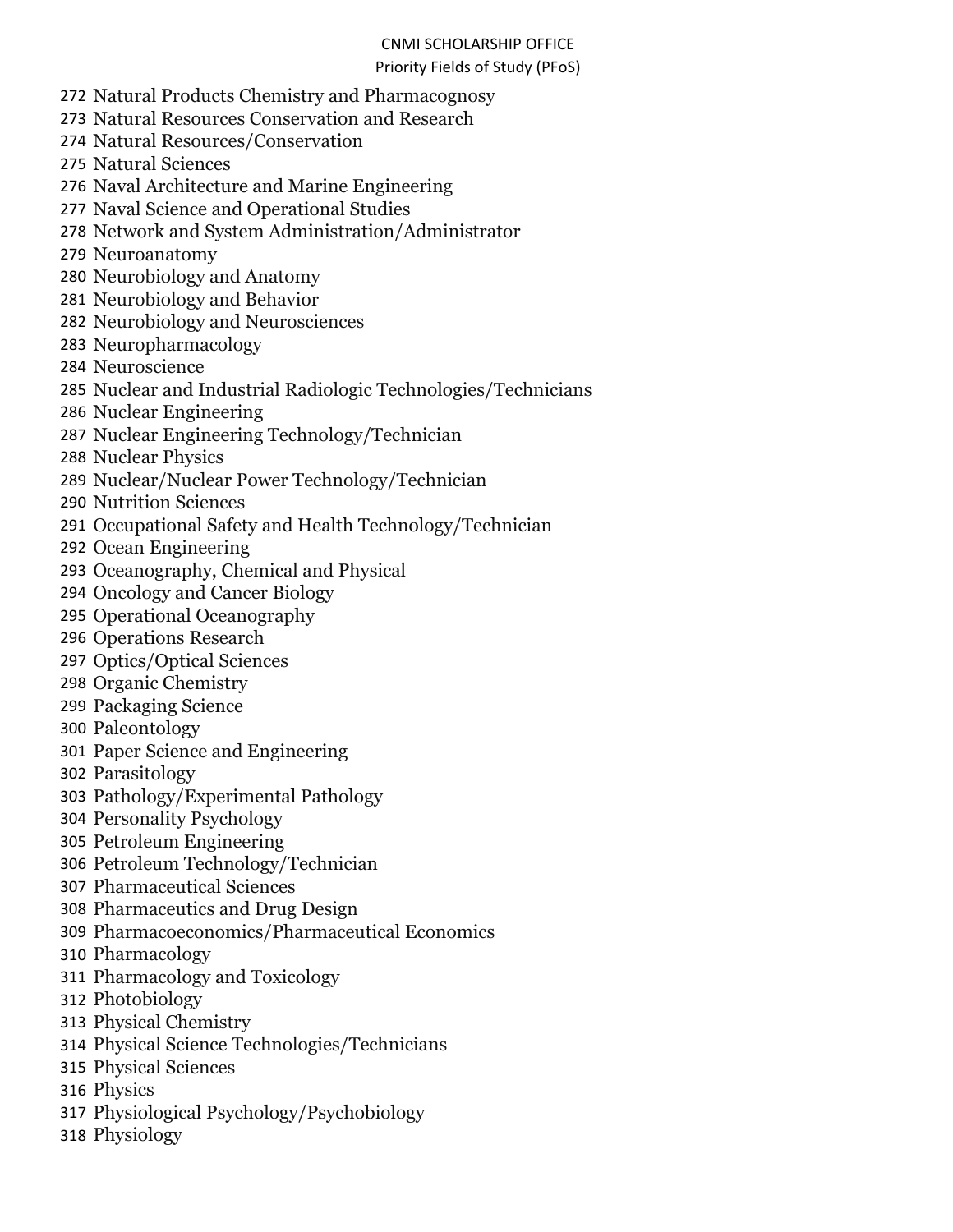# CNMI SCHOLARSHIP OFFICE

#### Priority Fields of Study (PFoS)

- Physiology, Pathology, and Related Sciences
- Planetary Astronomy and Science

Plant Genetics

- Plant Molecular Biology
- Plant Pathology/Phytopathology
- Plant Physiology
- Plant Protection and Integrated Pest Management
- Plant Sciences
- Plasma and High-Temperature Physics
- Plastics and Polymer Engineering Technology/Technician
- Polymer Chemistry
- Polymer/Plastics Engineering
- Population Biology
- Poultry Science
- Pre-Engineering
- Psychometrics and Quantitative Psychology
- Psychopharmacology
- Quality Control and Safety Technologies/Technicians
- Quality Control Technology/Technician
- Radar Communications and Systems Technology
- Radiation Biology/Radiobiology
- Range Science and Management
- Reproductive Biology
- Research and Experimental Psychology
- Robotics Technology/Technician
- Science Technologies/Technicians
- Semiconductor Manufacturing Technology
- Signal/Geospatial Intelligence
- Social Psychology
- Soil Chemistry and Physics
- Soil Microbiology
- Soil Science and Agronomy
- Soil Sciences
- Solar Energy Technology/Technician
- Space Systems Operations
- Statistics
- Strategic Intelligence
- Structural Biology
- Surveying Engineering
- Surveying Technology/Surveying
- Sustainability Studies
- System, Networking, and LAN/WAN Management/Manager
- Systematic Biology/Biological Systematics
- Systems Engineering
- Systems Science and Theory
- Telecommunications Engineering
- Telecommunications Integrated Circuit Design